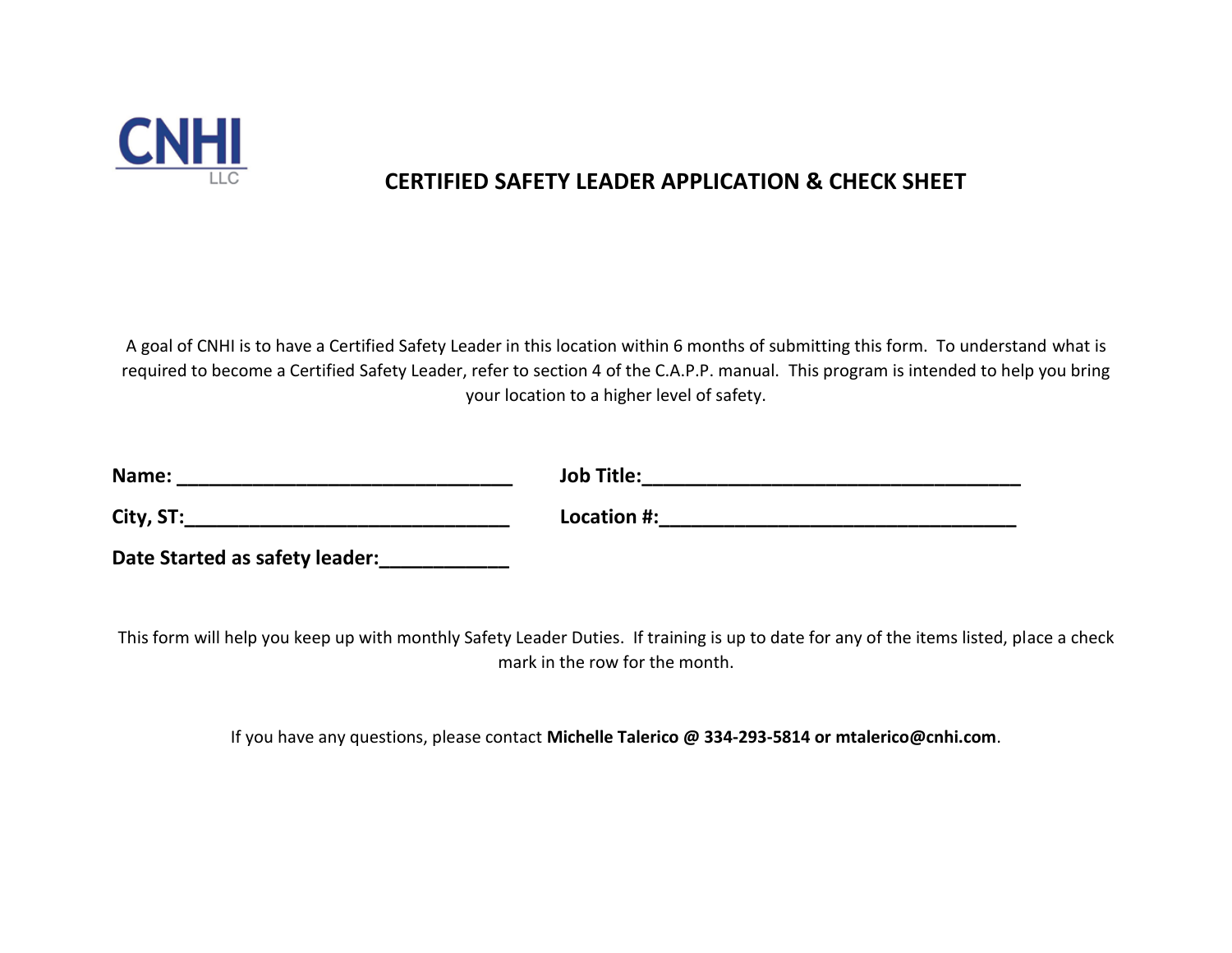| <b>Publisher's Initials</b>             |     |     |            |     |            |      |      |            |             |     |            |            |
|-----------------------------------------|-----|-----|------------|-----|------------|------|------|------------|-------------|-----|------------|------------|
| <b>Month</b>                            | Jan | Feb | <b>Mar</b> | Apr | <b>May</b> | June | July | <b>Aug</b> | <b>Sept</b> | Oct | <b>Nov</b> | <b>Dec</b> |
| <b>Training</b>                         |     |     |            |     |            |      |      |            |             |     |            |            |
| Incident/Injury Investigations          |     |     |            |     |            |      |      |            |             |     |            |            |
| Completed                               |     |     |            |     |            |      |      |            |             |     |            |            |
| <b>Blood Borne Path Training</b>        |     |     |            |     |            |      |      |            |             |     |            |            |
| (Annual)                                |     |     |            |     |            |      |      |            |             |     |            |            |
| <b>Building Walk Through (monthly)</b>  |     |     |            |     |            |      |      |            |             |     |            |            |
| <b>Confined Space Training (Annual)</b> |     |     |            |     |            |      |      |            |             |     |            |            |
| <b>Emergency Action Plan Training</b>   |     |     |            |     |            |      |      |            |             |     |            |            |
| (Annual)                                |     |     |            |     |            |      |      |            |             |     |            |            |
| <b>Ergonomic Training (Annual)</b>      |     |     |            |     |            |      |      |            |             |     |            |            |
| <b>First Aid Training (Annual)</b>      |     |     |            |     |            |      |      |            |             |     |            |            |
| Fire Extinguisher Training              |     |     |            |     |            |      |      |            |             |     |            |            |
| (Annual)                                |     |     |            |     |            |      |      |            |             |     |            |            |
| Fork Lift/Clamp Truck Training          |     |     |            |     |            |      |      |            |             |     |            |            |
| HazCom GHS Training (Annual)            |     |     |            |     |            |      |      |            |             |     |            |            |
| Hazard Inspection                       |     |     |            |     |            |      |      |            |             |     |            |            |
| <b>Hearing Conservation Training</b>    |     |     |            |     |            |      |      |            |             |     |            |            |
| (Annual)                                |     |     |            |     |            |      |      |            |             |     |            |            |
| Job Safety Analysis (Monthly)           |     |     |            |     |            |      |      |            |             |     |            |            |
| LOTO Training (Annual)                  |     |     |            |     |            |      |      |            |             |     |            |            |
| Machine Guard Training (Annual)         |     |     |            |     |            |      |      |            |             |     |            |            |
| Personal Protective Equipment           |     |     |            |     |            |      |      |            |             |     |            |            |
| (Annual)                                |     |     |            |     |            |      |      |            |             |     |            |            |
| <b>Safety Committee Meeting</b>         |     |     |            |     |            |      |      |            |             |     |            |            |
| (Monthly)                               |     |     |            |     |            |      |      |            |             |     |            |            |
| Safety Alerts/Tool Box Talks            |     |     |            |     |            |      |      |            |             |     |            |            |
| (Monthly)                               |     |     |            |     |            |      |      |            |             |     |            |            |
| <b>Stairs/Ladder Training (Annual)</b>  |     |     |            |     |            |      |      |            |             |     |            |            |